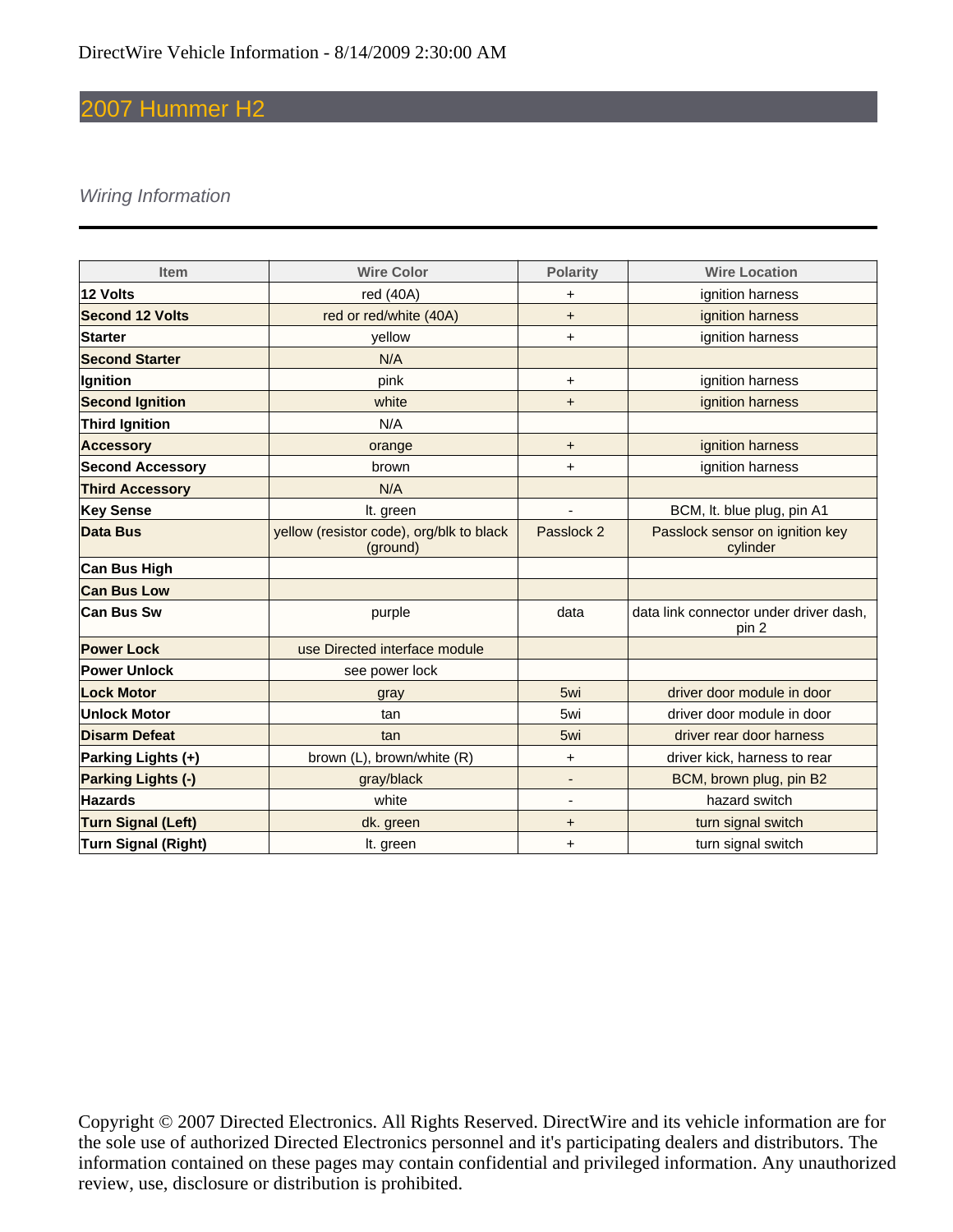## Wiring Information (Continued)

| Item                              | <b>Wire Color</b>        | <b>Polarity</b>          | <b>Wire Location</b>        |
|-----------------------------------|--------------------------|--------------------------|-----------------------------|
| <b>Headlight</b>                  | white                    |                          | BCM, It. blue plug, pin A12 |
| <b>AutoLights</b>                 |                          |                          |                             |
| <b>Reverse Light</b>              | It. green                | +                        | BCM, black plug, pin F      |
| <b>Left Front Door Trigger</b>    | see notes                |                          | see notes                   |
| <b>Right Front Door Trigger</b>   |                          |                          |                             |
| <b>Left Rear Door Trigger</b>     |                          |                          |                             |
| <b>Right Rear Door Trigger</b>    |                          |                          |                             |
| <b>Dome Supervision</b>           | gray/black               | $\ddot{}$                | BCM, black plug, pin E      |
| <b>Trunk/Hatch Pin</b>            | pink/black               |                          | BCM, purple plug, pin A1    |
| <b>Rear Glass Pin</b>             |                          |                          |                             |
| <b>Hood Pin</b>                   | N/A                      |                          |                             |
| <b>Trunk Hatch/Release</b>        | N/A                      |                          |                             |
| <b>Trunk Release Motor</b>        |                          |                          |                             |
| <b>Fuel Door Release</b>          |                          |                          |                             |
| <b>Power Sliding Door (Left)</b>  | N/A                      |                          |                             |
| <b>Power Sliding Door (Right)</b> |                          |                          |                             |
| <b>Factory Alarm Arm</b>          | arms on lock             |                          |                             |
| <b>Factory Alarm Disarm</b>       | It. green                | $\overline{\phantom{a}}$ | driver door module in door  |
| <b>Disarm No Unlock</b>           | see factory alarm disarm |                          |                             |
| <b>Trunk Alarm Shunt</b>          |                          |                          |                             |
| <b>Tachometer</b>                 | white                    | ac                       | PCM, green plug, pin 10     |
| <b>Wait to Start</b>              | N/A                      |                          |                             |
| <b>Neutral Safety</b>             |                          |                          |                             |
| <b>Clutch Pedal</b>               |                          |                          |                             |
| <b>Fuel Pump</b>                  |                          |                          |                             |
| <b>Rear Defroster</b>             |                          |                          |                             |
| <b>Mirror Defroster</b>           |                          |                          |                             |
| <b>Left Front Heated Seat</b>     |                          |                          |                             |
| <b>Right Front Heated Seat</b>    |                          |                          |                             |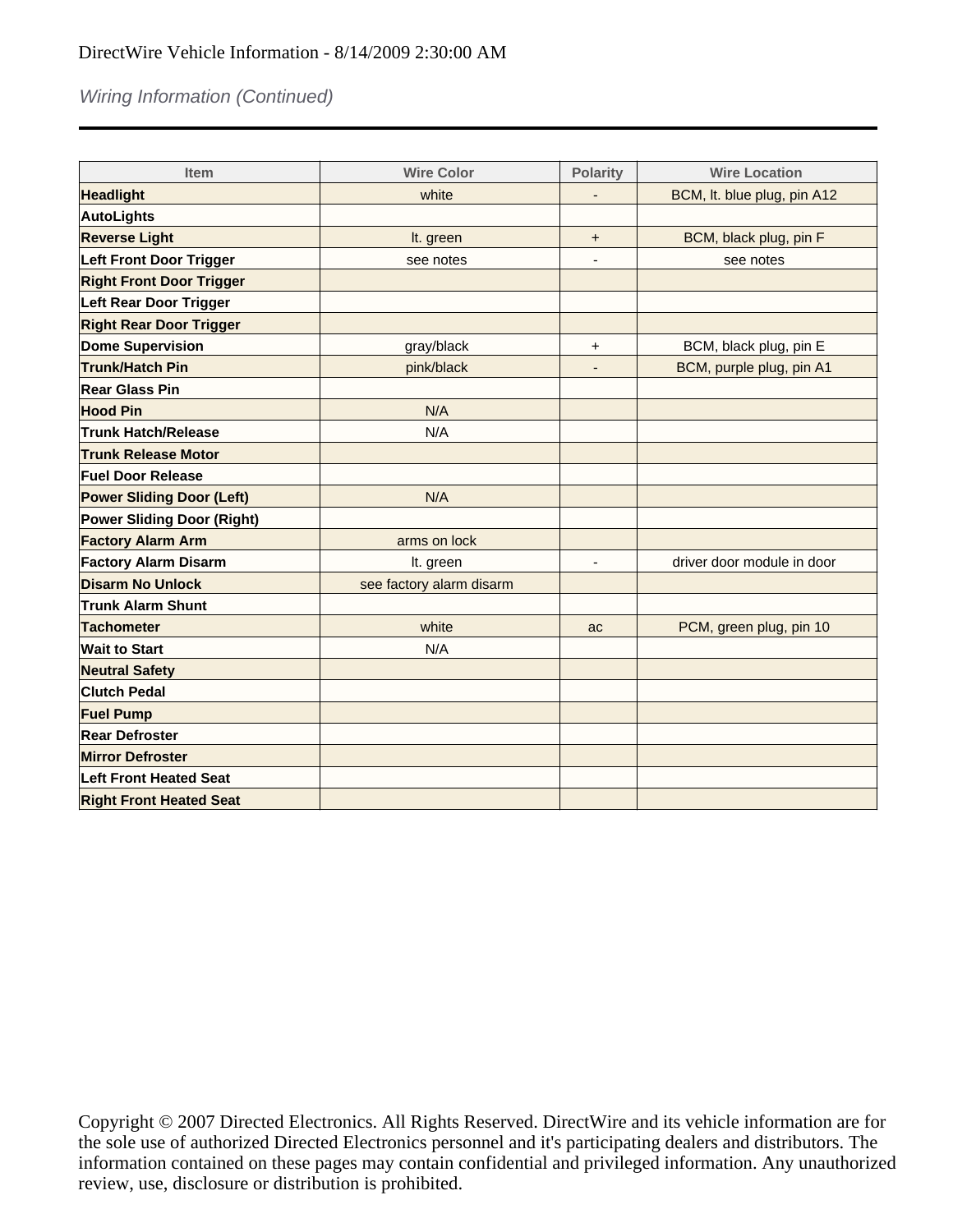## Wiring Information (Continued)

| <b>Item</b>                         | <b>Wire Color</b>            | <b>Polarity</b>          | <b>Wire Location</b>             |
|-------------------------------------|------------------------------|--------------------------|----------------------------------|
| <b>Speed Sense</b>                  | dk. green/white              | ac                       | PCM, green plug, pin 50          |
| <b>Brake Wire</b>                   | white                        | $\pmb{+}$                | brake pedal switch               |
| <b>Parking Brake</b>                | It. blue                     | $\overline{\phantom{a}}$ | BCM, It. blue plug, pin A7       |
| <b>Horn Trigger</b>                 | black/yellow to black        | $\overline{\phantom{a}}$ | switch or BCM, gray plug, pin B9 |
| <b>Wipers</b>                       | pink (L), dk. blue/white (H) |                          | windshield wiper switch          |
| <b>Left Front Window (Up/Down)</b>  | dk. blue - brown             | $\mathsf C$              | LF window switch in door         |
| <b>Right Front Window (Up/Down)</b> | dk. blue - brown             | $\mathsf C$              | RF window switch in door         |
| Left Rear Window (Up/Down)          | dk. blue - brown             | $\mathsf{C}$             | LR window switch in door         |
| <b>Right Rear Window (Up/Down)</b>  | dk. blue - brown             | $\mathsf{C}$             | RR window switch in door         |
| <b>Sun Roof (Open/Close)</b>        | motor part of module         |                          |                                  |
| <b>Sun Roof (Limit/Close)</b>       | N/A                          |                          |                                  |
| <b>Memory Seat 1</b>                | red                          | $\ddot{}$                | driver door module in door       |
| <b>Memory Seat 2</b>                | pink                         | +                        | driver door module in door       |
| <b>Memory Seat 3</b>                | N/A                          |                          |                                  |
| Radio 12V                           | orange                       | +                        | radio harness                    |
| <b>Radio Ground</b>                 | black/white                  |                          | radio harness                    |
| <b>Radio Ignition</b>               | (Class 2 Serial Data)        |                          |                                  |
| <b>Radio Illumination</b>           | N/A                          |                          |                                  |
| <b>Factory Amp Turn-on</b>          | pink (some models)           | +                        | radio harness                    |
| <b>Power Antenna</b>                | gray (some models)           | $\pmb{+}$                | radio harness                    |
| Left Front Speaker (+/-)            | tan - gray                   | $+,-$                    | amp under center console         |
| <b>Right Front Speaker (+/-)</b>    | It. green - dk. green        | $+,-$                    | amp under center console         |
| Left Rear Speaker (+/-)             | brown - yellow               | $+,-$                    | amp under center console         |
| <b>Right Rear Speaker (+/-)</b>     | dk. blue - It. blue          | $+,-$                    | amp under center console         |
| Center Channel (+/-)                |                              |                          |                                  |
| Subwoofer (+/-)                     |                              |                          |                                  |
| Aux. Audio Input Left (+/-)         |                              |                          |                                  |
| Aux. Audio Input Right (+/-)        |                              |                          |                                  |
| RSE Video (+/-)                     |                              |                          |                                  |
| RSE Audio Left (+/-)                |                              |                          |                                  |
| RSE Audio Right (+/-)               |                              |                          |                                  |
| <b>Satellite Radio 12 Volts</b>     |                              |                          |                                  |
| <b>Satellite Radio Ground</b>       |                              |                          |                                  |
| <b>Satellite Radio Ignition</b>     |                              |                          |                                  |
| <b>Satellite Radio Antenna</b>      |                              |                          |                                  |
| Satellite Audio Left (+/-)          |                              |                          |                                  |
| Satellite Audio Right (+/-)         |                              |                          |                                  |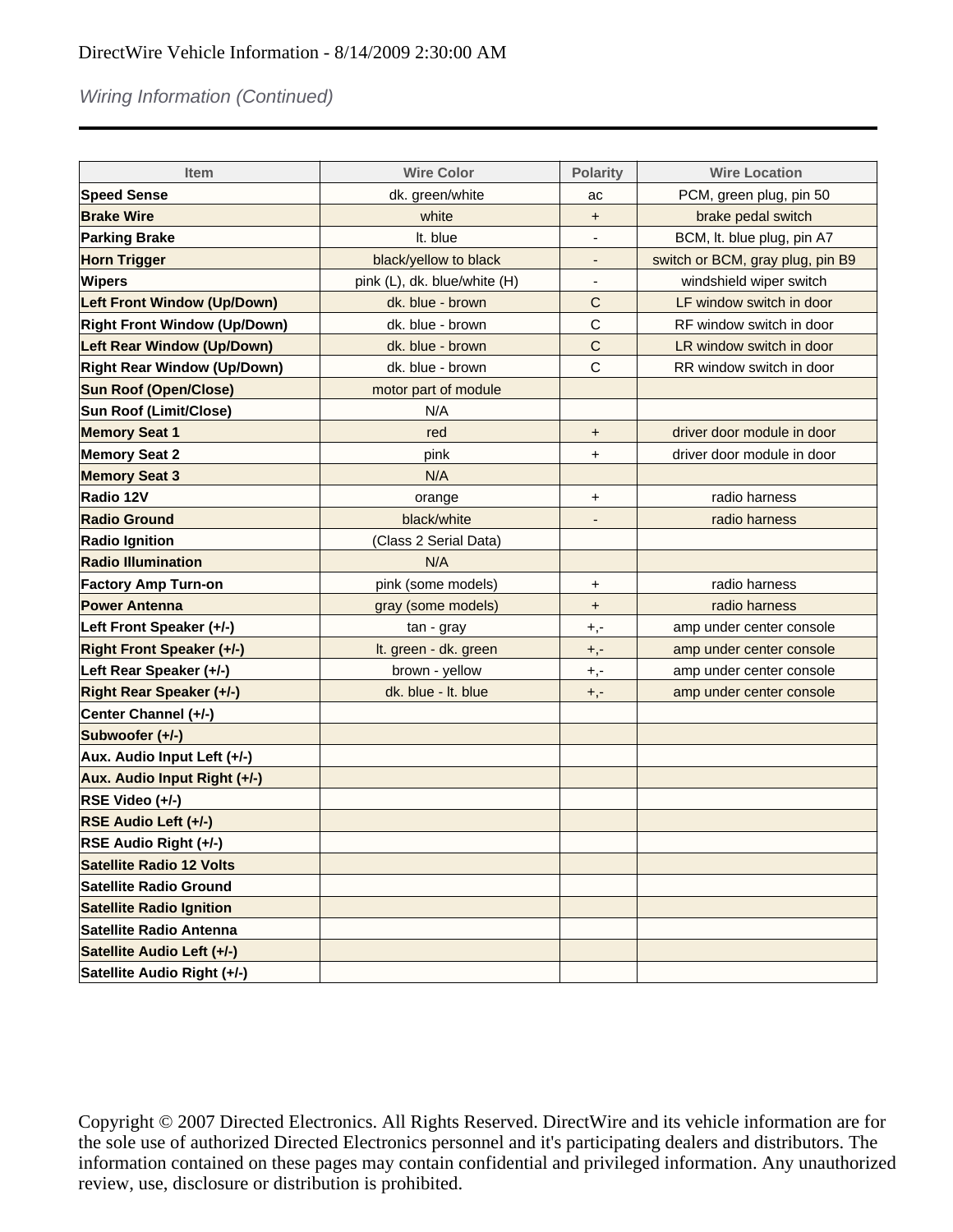What Fits

| <b>Item</b>                  | <b>Size</b> | Depth | Location |
|------------------------------|-------------|-------|----------|
| <b>Headunit</b>              |             |       |          |
| Left Front Speaker           |             |       |          |
| <b>Left Front Tweeter</b>    |             |       |          |
| <b>Right Front Speaker</b>   |             |       |          |
| <b>Right Front Tweeter</b>   |             |       |          |
| Left Rear Speaker            |             |       |          |
| <b>Left Rear Tweeter</b>     |             |       |          |
| <b>Right Rear Speaker</b>    |             |       |          |
| <b>Right Rear Tweeter</b>    |             |       |          |
| <b>Center Channel</b>        |             |       |          |
| Subwoofer                    |             |       |          |
| <b>Left Front Headrest</b>   |             |       |          |
| <b>Right Front Headrest</b>  |             |       |          |
| <b>Left Right Headrest</b>   |             |       |          |
| <b>Right Rear Headrest</b>   |             |       |          |
| <b>Satellite Radio Tuner</b> |             |       |          |

Smart Starter Kill Relay

| <b>Relay Type:</b> | n/a |
|--------------------|-----|
| Part #:            | n/a |
| OE Relay Part #:   | n/a |
| Location:          | n/a |

|     | Notes:                       |  |
|-----|------------------------------|--|
| n/a |                              |  |
|     | <b>Alternate Part Notes:</b> |  |
| n/a |                              |  |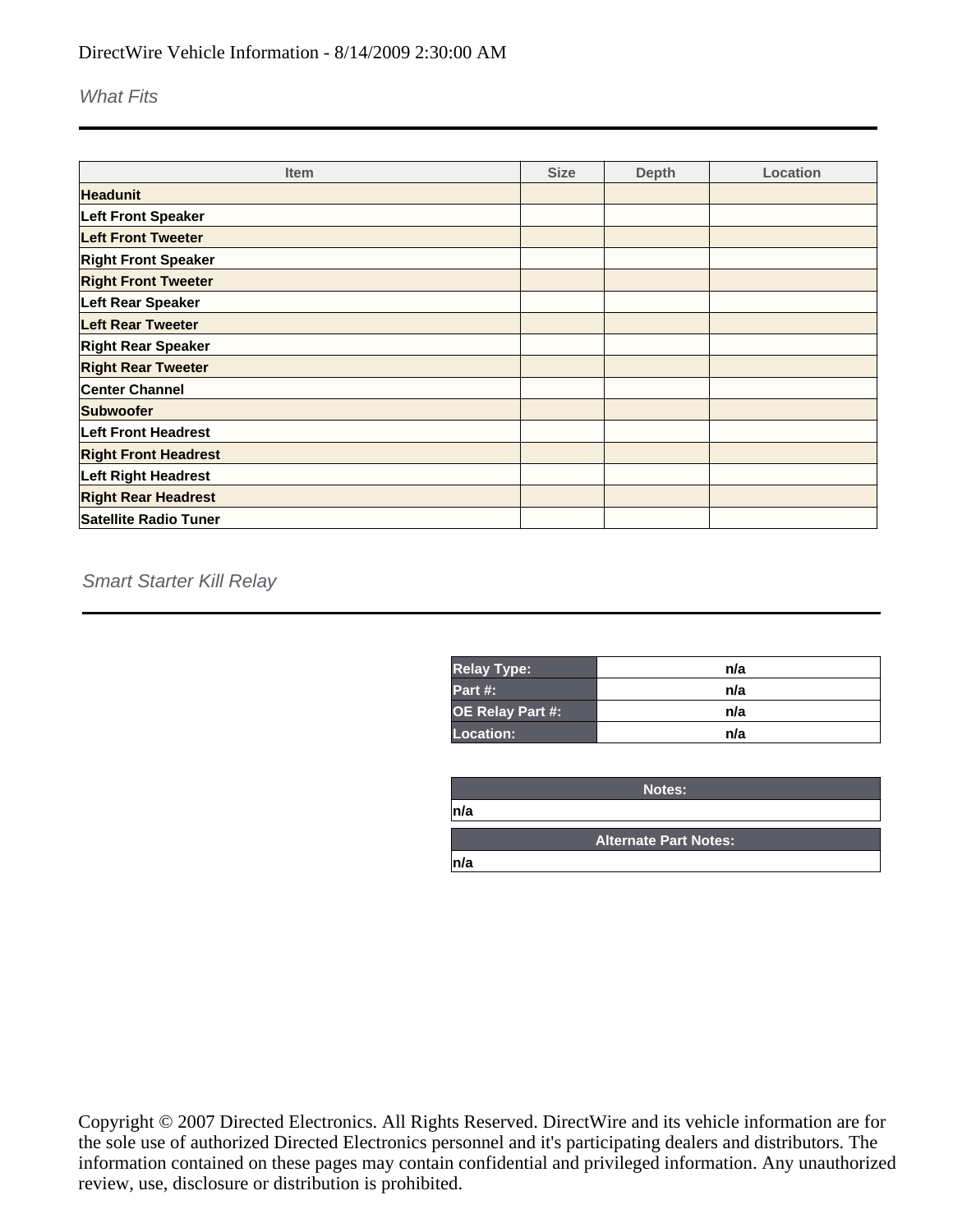#### Immobilizer Bypass Module

| <b>Required:</b>           | Yes                                                       |
|----------------------------|-----------------------------------------------------------|
| Type:                      | <b>Passlock II</b>                                        |
| Part #:                    | <b>GMBP</b>                                               |
| <b>Alternate Part #'s:</b> | 555LW, 556LW, DesignTech 20402,<br>DesignTech 29402, PLJX |

| Notes:                                                          |
|-----------------------------------------------------------------|
| Standard on all models. The Passlock II wire colors are yellow, |
| orange/black to black, and red/white (not used).                |

Combo Interface Module

| <b>Required:</b>           | Yes      |
|----------------------------|----------|
| Type:                      | Data Bus |
| Part #:                    | 1700G    |
| <b>Alternate Part #'s:</b> | 457GW    |

**Notes:**

Door Lock Interface Module

| <b>Required:</b>           | Yes              |
|----------------------------|------------------|
| Type:                      | Data Bus         |
| Part #:                    | XK <sub>01</sub> |
| <b>Alternate Part #'s:</b> |                  |

| Notes: |
|--------|
|        |